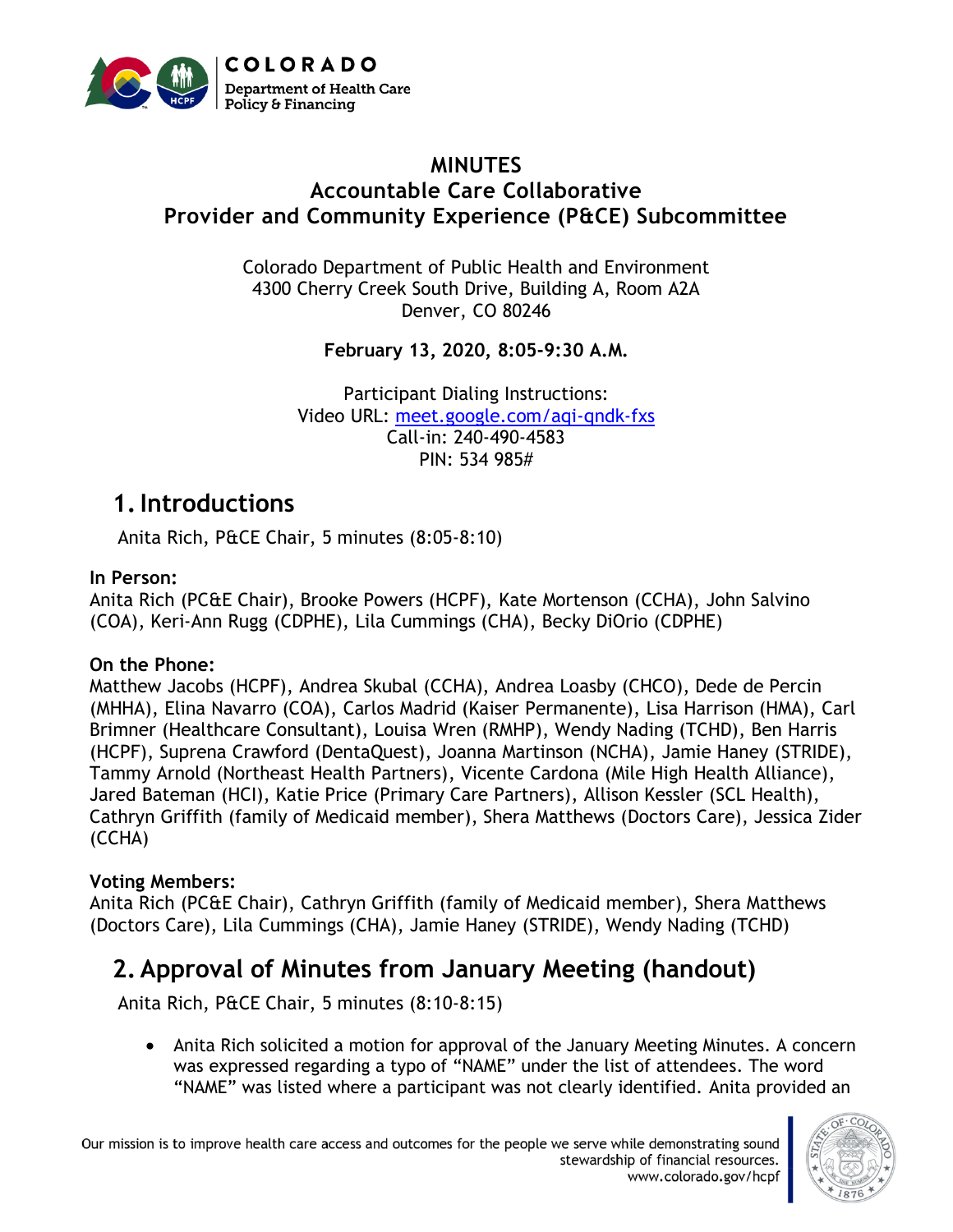opportunity to express if anyone was missed, but no one claimed to be this participant. The meeting minutes were approved without revisions or abstentions.

## **3. State PIAC Update**

Dede de Percin, State PIAC member 5 minutes (8:15-8:20)

- Focus was largely around where the Department (HCPF) is moving on Key Performance Indicators (KPIs) and working with the RAEs. Also, the approach to complex care condition. Overview of the allocation of money that comes from KPI incentives along with money that is not earned which moves into a flexible performance pool. If all the RAEs earned the top Tiers for their KPIs, then all that money would be gone, but that doesn't happen. Overflow of the KPIs not earned goes into the Performance Pool. The Performance Pool is used by HCPF to deploy incentives that are a little nimbler and more responsive to what is currently going on and HCPF's priorities.
- Wendy HCPF did a great job reporting on enrollment numbers across the state that Matt Lanphier put together. It helps provide a better understanding to the decline in Medicaid. This document is on the website under the January PIAC Meeting within the Operational Dashboard link.
- Shera shared how HCPF is going to study the decline and report findings in the next 2 months.
- Dede shared how major changes to the KPIs have been pulled back with a focus on the Performance Pool priorities to include high cost patients, potentially avoidable costs, and areas where HCPF plans to focus time and energy. Reiterates how there is a lot of material in the presentation and encourages everyone to take a closer look.
- Anita reiterates where to find the meeting agenda, minutes, and supplemental documents on the website.
- Dede provides two updates:
	- o Hospital Transformation Program (HTP)
		- Public comment period closed February 9<sup>th</sup>.
		- Centers for Medicare and Medicaid Services (CMS) has posted a Medicaid Fiscal Accountability Rule (MFAR) which could have an impact on the mechanism that creates dollars for HTP.
		- The Governor's office and CHA both submitted comments on the MFAR.
	- o In March, Tracy Johnson (HCPF Medicaid Director) is scheduled to present the Payment Error Rate Measurement Audit (PERM) to the PIAC.
		- CMS has set a benchmark rate of 3% and if states do not meet this benchmark, CMS will take back Medicaid dollars.
		- **•** Colorado's PERM audit ended June  $30<sup>th</sup>$ , and this report may be out by March.
		- Concerns with 3% being unattainably low.
		- **Question** do you we know how many dollars 3% affects? Dede responds with we do not know as this is new. Concerns with error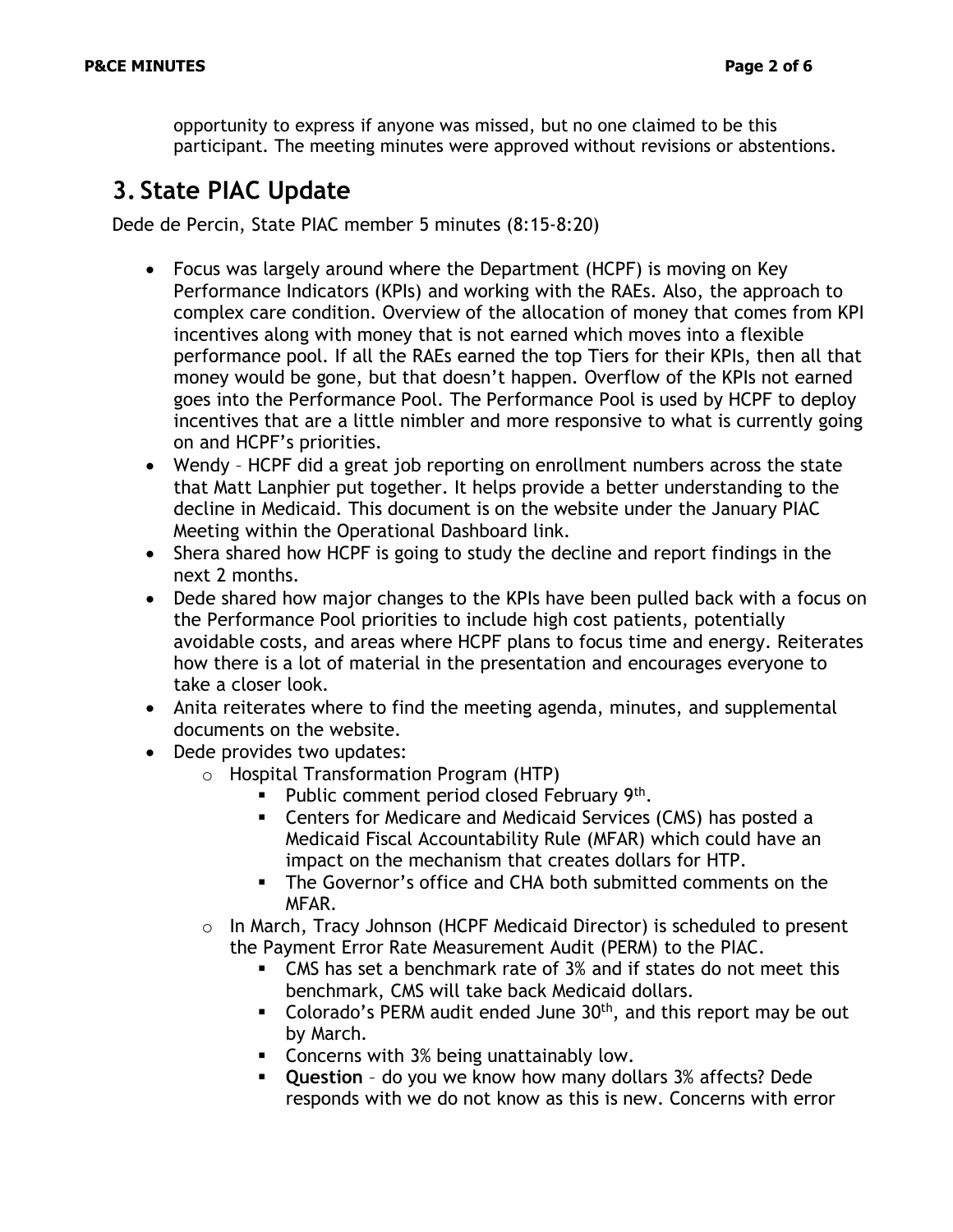rate being consecrated as fraud when they are different. Overall this benchmark addresses a waste in taxpayer money; however, an error may sometimes reflect an error somewhere in the process.

- **EXP** Hospitals are already receiving PERM audit requests for additional information.
- Ben Harris scheduling challenge for Tracy in March, and as a result, will be presenting to PIAC next week, February 19<sup>th</sup>.

#### **4. Follow-up to prior Discussions/Action Items**

Anita Rich, P&CE Chair, 10 minutes (8:20-8:30)

- P&CE Tracking document & Quarterly report to State PIAC
	- o Anita plans to report out to PIAC next week on the workgroups and voting membership.
	- $\circ$  Brooke shares that Anita will be reporting out to PIAC the first week of each quarter. Brooke also reiterates the goal of improvement is geared towards the Accountable Care Collaborative (ACC) program improvement.
- P&CE Voting Membership
	- o According to charter, if a member doesn't attend at least 75% of meetings, the member is at risk of losing voting privileges. Also, a member cannot be a voting member of more than one PIAC subcommittee. P&CE needs additional members with an interest to be voting members. Specially looking for Oral Health, Pediatrics, and Long-Term Services and Supports. Senior Health and Behavior Health representation is also a need.

### **5. Care Coordination in the ACC**

Ben Harris & Brooke Powers, HCPF, 30 minutes (8:30-9:00)

- [Presentation](https://www.colorado.gov/pacific/sites/default/files/PCE%20Care%20Coordination%20and%20ACC%20Management%20Handout%20February%202020.pdf)
- Review of HCPF mission and level set ACC pillars and focus areas.
	- o Pillars: a) Medical Home, b) Behavioral Health, c) Regional Coordination, and d) Data.
	- $\circ$  Focus Areas: a) Department focus on member health improvement, b) Governor's health care affordability, and c) Medicaid Cost Control goals.
- Discussion of the care coordination evolution four quadrants stratification to a pyramid model. Shifting from evaluating two variables, Behavioral Health and Medical, within a four-quadrant stratification to holistically looking at populations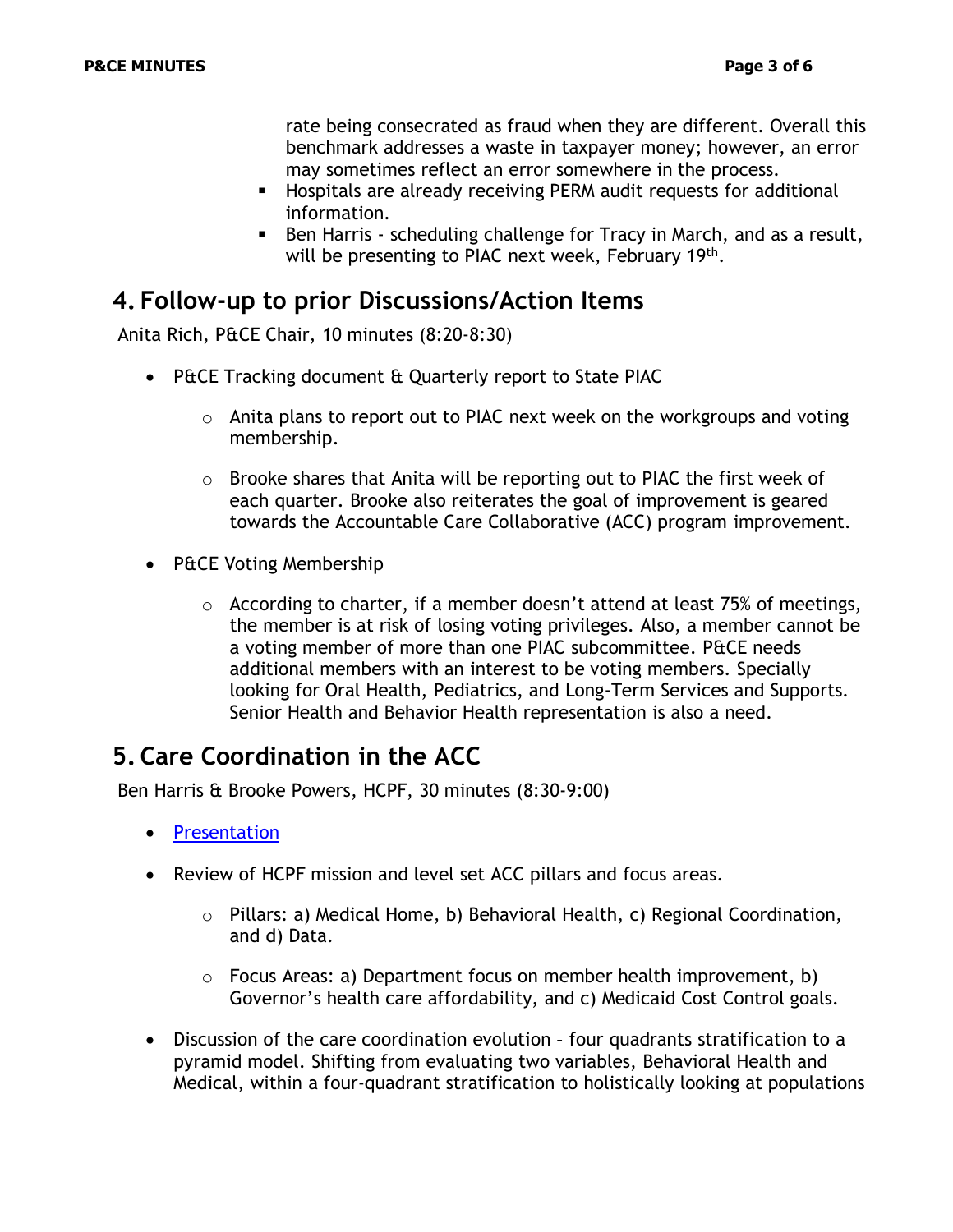across the state with an emphasis on acute, complex, and high-risk, high-cost patients.

- Pyramid model addresses the need to have a comprehensive understanding of the stratified population. Three tiers of pyramid from top to bottom: a) Complex Care Management, b) Condition Management, and c) Prevention Support and Resources.
- **Question** Do you have a percentage of what the cost populations are across each pyramid tier? Working with RAEs to identify who is at the top through a risk stratification and definition. Middle tier is fairly straight forward because of the use of disease codes. Anyone who doesn't meet the top two tiers will automatically fall into the bottom tier. The bottom tier will likely encompass approximately 80% of the population. The middle and top tiers portray variations. Middle tier has reported anywhere from 13% to 17% while the top tier ranges from 3% to 7%. It will be interesting to watch this evolve as new dimensions are added and from the RAEs' feedback on what they are seeing in their community.
- **Question –** How do the interventions addressed in Prevention Support and Resources skew numbers in other areas? Discussion of the need to address Prevention Support and Resources, such as social supports, that may place an individual into the top tier if not addressed (i.e. housing). Important to understand why social screenings aren't being done. Dede reiterates some of the reasons why providers may not be conducting socials screenings. For example, interventions may not be readily available. Ben expresses the importance of the RAEs' Health Neighborhoods development to be that connection across systems. As a result, a provider should not feel uncomfortable about screening because their RAE potentially has a relationship with a community partner that can address social needs. The Department is also striving to bring in other data sets to inform the RAEs and their work. For example, collaborating with the Department of Corrections (DOC) and the Department of Housing (DOH) to better evaluate this type of risk. Dede reiterates why providers may avoid screenings for issues that are currently not solvable. The network may not be the issue, but more so a lack of resources.
- Carlos expresses caution with conflating the absence of data about social screening with the absence of social screening taking place. We often rely on claims and coding to identify activity and unsure if we have enough incentives to code correctly while submitting claims for screening activities. As a result, we may be underestimating the extent of this occurring.
- Brooke addresses expectations of the RAEs when delivering effective care coordination for members across each tier.
- **Question –** Lila shared how In June 2019, HCPF started the inpatient hospital review program, so prior authorization for inpatient surgeries or any inpatient admissions which is an industry standard – modernizing Medicaid. Hospitals are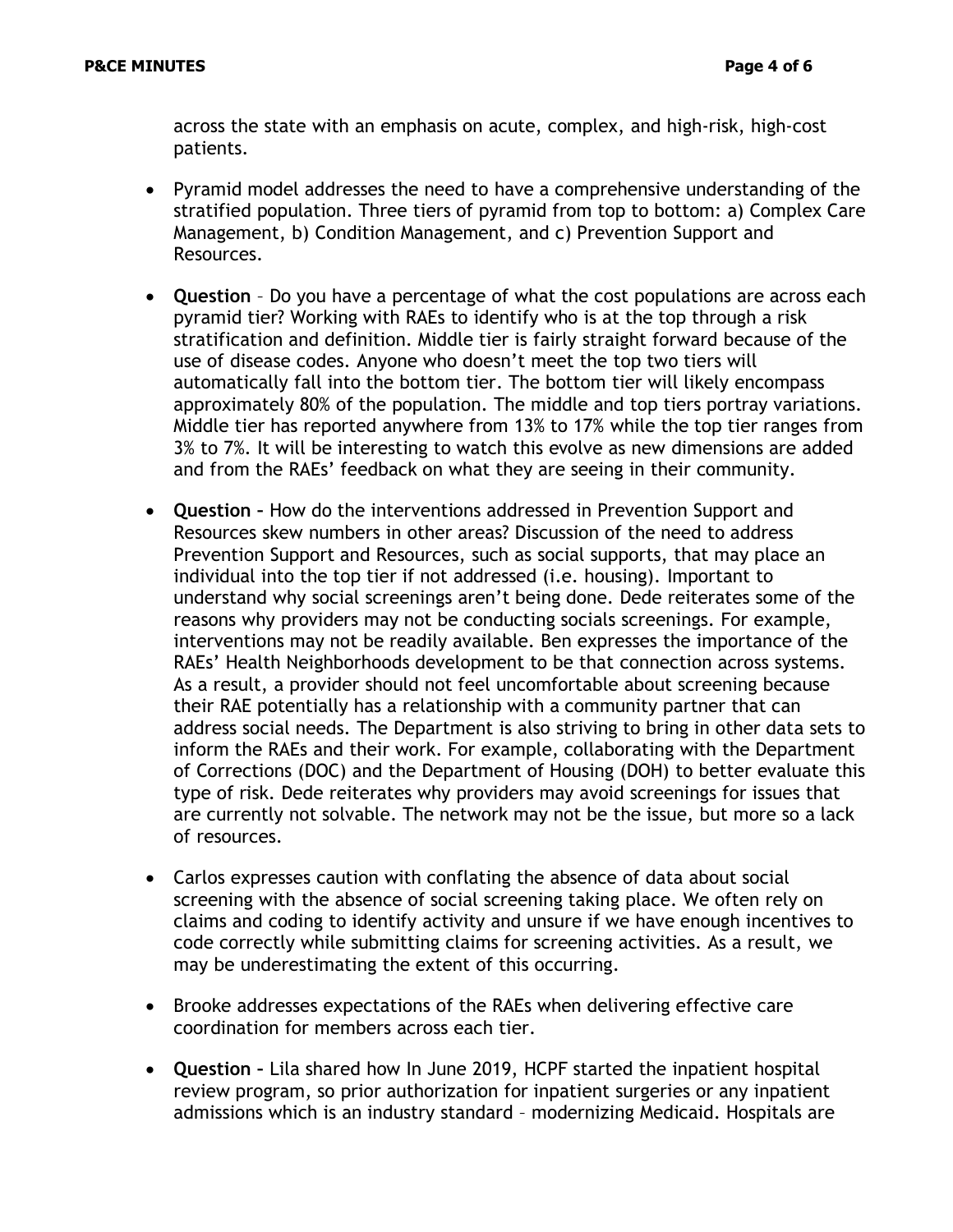currently submitting on day four of an inpatient stay on current case review. What are RAEs doing with this information and if this is being used? The system/technical portal is cumbersome. If there have already been specific diagnoses in the ACC that RAEs are focusing on, is there really more opportunities on just those specific diagnoses or what needs instant review from the hospital side? Brooke expresses how HCPF can certainly ask the RAEs to address this. Lila shares that maybe the RAEs aren't using this information because changes are coming.

- Anita reiterates the importance of a shared responsibility between the RAE, providers, and other entities to conduct care coordination. Good communication is key across all parts of the system. Brooke reiterates the importance for RAEs to share what is working and best practices with one another. Ben reiterates the importance of RAEs sharing best practices regarding communication across systems. Brooke also adds how there is a lot to focus on and the advantage of focusing efforts to achieve actionable and achievable items.
- Joanna without addressing the social determinants of health in a very broad sense. Yes, housing is huge, but there are also many issues that screenings pick up. Impact of social determinants makes a big difference in assisting the top tier and at a preventative level. Addressing social determinants at a preventable level prevents members from moving up on the pyramid.
- Becky shares programs already in place through CDPHE to support RAEs for diabetes members under the condition management tier.
- Shera concerns with figuring out who these people are. **Question** Is there something more concrete to utilize when identifying members and receiving information on them outside of our own clinical records? Ben shared how each RAE addresses this differently and this data is available at the RAE level. Not shared with everyone due to concerns with HIPAA.
- Joanna found that collaborative agreement plans really help care managers in complex situations.
- Evolution of the ACC program and need for community feedback. This is a starting point and not the ending point.
- **Question –** Can anyone speak about data points? RAEs report on population breakdown quarterly. Also, looking into how RAEs are allocating their financial resources towards interventions. Discussion of RAE deliverables that address care coordination.
- **Question** Was there any discussion of pediatric preventable measures for children under the care of complex patients? Still a little uncertain about how to go about this but will be able to provide a breakdown of cost and member by demographics between peds and adults. Looking at particular populations